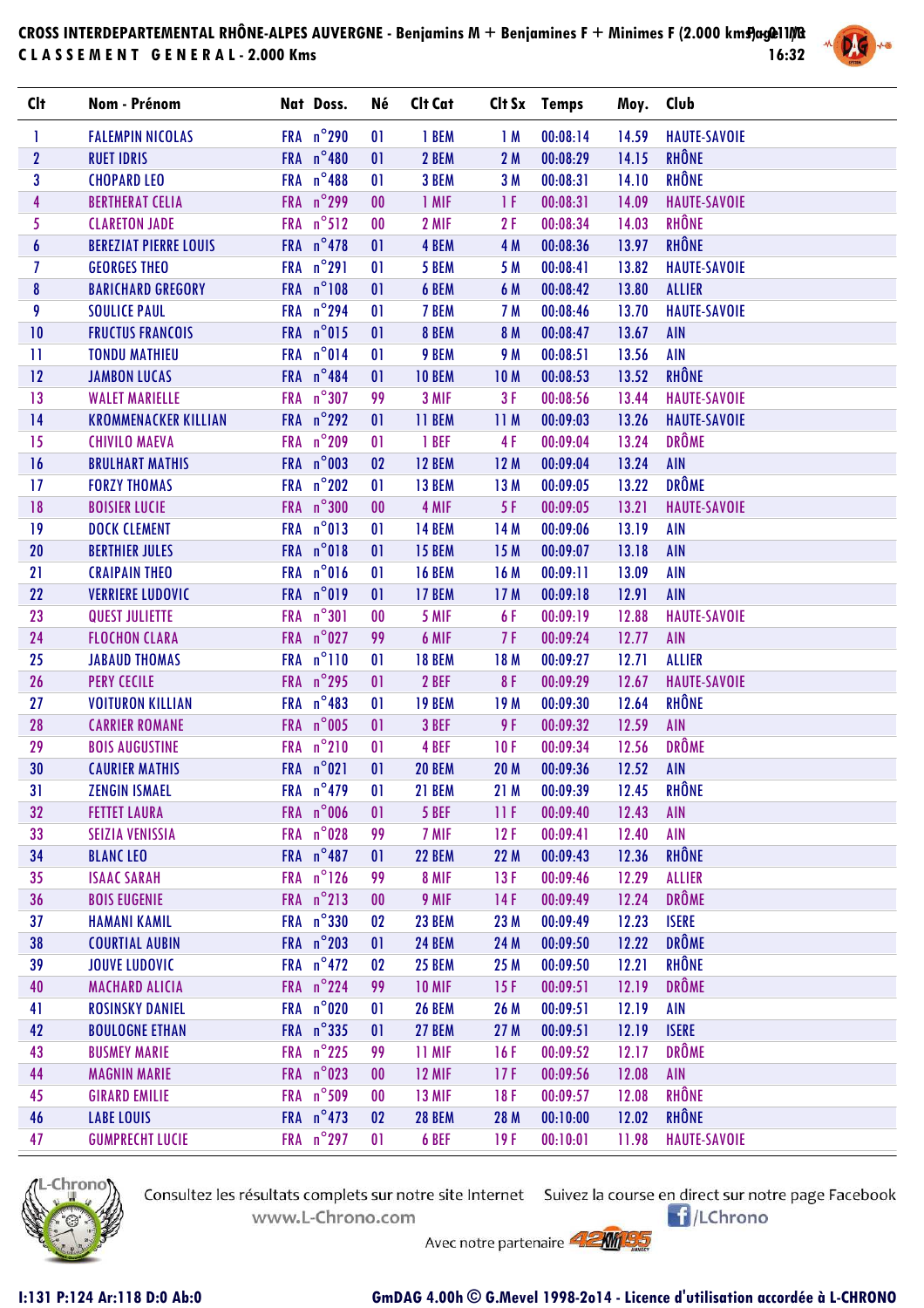## CROSS INTERDEPARTEMENTAL RHÔNE-ALPES AUVERGNE - Benjamins M + Benjamines F + Minimes F (2.000 km**s)**ag@12/2 **C L A S S E M E N T G E N E R A L - 2.000 Kms 16:32**



| <b>Clt</b> | Nom - Prénom                       | Nat Doss.           | Né           | Clt Cat       |      | Clt Sx Temps              | Moy. Club |                     |
|------------|------------------------------------|---------------------|--------------|---------------|------|---------------------------|-----------|---------------------|
| 48         | <b>COMMEAU AURELIEN</b>            | FRA n°107           | 01           | <b>29 BEM</b> | 29 M | 00:10:02                  | 11.97     | <b>ALLIER</b>       |
| 49         | <b>MERCIER MARGAUX</b>             | FRA n°331           | 02           | 7 BEF         | 20F  | 00:10:07                  | 11.87     | <b>ISERE</b>        |
| 50         | <b>BRIDAULT MARIE</b>              | FRA n°007           | 01           | 8 BEF         | 21F  | 00:10:09                  | 11.82     | AIN                 |
| 51         | <b>DURIEUX CHLOE</b>               | FRA n°259           | $\bf{00}$    | <b>14 MIF</b> | 22F  | 00:10:12                  | 11.78     | <b>HAUTE-LOIRE</b>  |
| 52         | <b>TOURNIER TIPHAINE</b>           | FRA n°022           | $00\,$       | <b>15 MIF</b> | 23F  | 00:10:12                  | 11.77     | <b>AIN</b>          |
| 53         | <b>SANIAL AMANDINE</b>             | FRA n°261           | 99           | <b>16 MIF</b> | 24F  | 00:10:13                  | 11.76     | <b>HAUTE-LOIRE</b>  |
| 54         | <b>TORNARE MAXENCE</b>             | FRA $n^{\circ}482$  | 01           | <b>30 BEM</b> | 30 M | 00:10:14                  | 11.73     | <b>RHÔNE</b>        |
| 55         | <b>BUGUET MATHEO</b>               | FRA n°109           | $\mathbf{0}$ | 31 BEM        | 31 M | 00:10:15                  | 11.71     | <b>ALLIER</b>       |
| 56         | <b>JOURDAIN LEO</b>                | FRA n°333           | 01           | <b>32 BEM</b> | 32 M | 00:10:16                  | 11.70     | <b>ISERE</b>        |
| 57         | <b>MESSOUSSE MATHEO</b>            | FRA n°004           | 02           | <b>33 BEM</b> | 33 M | 00:10:17                  | 11.68     | <b>AIN</b>          |
| 58         | <b>MOLINARO MANON</b>              | FRA n°491           | 01           | 9 BEF         | 25F  | 00:10:18                  | 11.66     | RHÔNE               |
| 59         | <b>SUEUR ESTELLE</b>               | FRA n°379           | $\bf{00}$    | 17 MIF        | 26F  | 00:10:20                  | 11.62     | PUY DE DÔME         |
| 60         | <b>DUPASQUIER MAXIME</b>           | FRA n°486           | 01           | <b>34 BEM</b> | 34 M | 00:10:22                  | 11.58     | RHÔNE               |
| 61         | <b>BELLAY ANTOINE</b>              | FRA $n^{\circ}$ 485 | $\mathbf{0}$ | <b>35 BEM</b> | 35 M | 00:10:23                  | 11.57     | RHÔNE               |
| 62         | <b>THIAULIER DUMOLLARD ESTELLE</b> | FRA n°029           | 99           | <b>18 MIF</b> | 27F  | 00:10:24                  | 11.55     | AIN                 |
| 63         | <b>CLOVEL NOEMIE</b>               | FRA n°510           | $\bf{00}$    | <b>19 MIF</b> | 28F  | 00:10:25                  | 11.54     | RHÔNE               |
| 64         | <b>REBILLARD MOOREA</b>            | FRA n°030           | 99           | <b>20 MIF</b> | 29F  | 00:10:25                  | 11.53     | <b>AIN</b>          |
| 65         | <b>MONTRADE AXEL</b>               | FRA n°481           | $\mathbf{0}$ | <b>36 BEM</b> | 36 M | 00:10:26                  | 11.51     | RHÔNE               |
| 66         | <b>REYNAUD MARINE</b>              | FRA n°223           | 99           | 21 MIF        | 30F  | 00:10:26                  | 11.51     | <b>DRÔME</b>        |
| 67         | <b>GHERNOU HEDI</b>                | FRA $n^{\circ}$ 475 | 02           | <b>37 BEM</b> | 37 M | 00:10:27                  | 11.50     | RHÔNE               |
| 68         | <b>BALLY EMMA</b>                  | FRA n°169           | 99           | <b>22 MIF</b> | 31F  | 00:10:29                  | 11.46     | ARDECHE             |
| 69         | <b>ROVAYAZ CLAIRE</b>              | FRA n°302           | $\bf{00}$    | <b>23 MIF</b> | 32F  | 00:10:29                  | 11.45     | <b>HAUTE-SAVOIE</b> |
| 70         | <b>MONNOURY ANAIS</b>              | FRA n°162           | $00\,$       | <b>24 MIF</b> | 33F  | 00:10:30                  | 11.44     | ARDECHE             |
| 71         | <b>BOURENNANE MARJANA</b>          | FRA n°489           | 01           | <b>10 BEF</b> | 34F  | 00:10:31                  | 11.41     | RHÔNE               |
| 72         | <b>HIRTZIG NOEMIE</b>              | FRA n°389           | 99           | <b>25 MIF</b> | 35F  | 00:10:32                  | 11.40     | PUY DE DÔME         |
| 73         | <b>BOIRA ELISA</b>                 | FRA n°208           | $\mathbf{0}$ | 11 BEF        | 36F  | 00:10:34                  | 11.37     | <b>DRÔME</b>        |
| 74         | <b>PETIT CLARA</b>                 | FRA $n^{\circ}$ 476 | 02           | <b>12 BEF</b> | 37F  | 00:10:37                  | 11.32     | RHÔNE               |
| 75         | <b>MEYRIER CAMILLE</b>             | FRA n°296           | 01           | <b>13 BEF</b> | 38F  | 00:10:39                  | 11.27     | <b>HAUTE-SAVOIE</b> |
| 76         | <b>DOUET EMILIE</b>                | FRA n°388           | 99           | <b>26 MIF</b> | 39F  | 00:10:39                  | 11.27     | <b>PUY DE DÔME</b>  |
| 77         | <b>LEMAIRE CHLOE</b>               | FRA n°112           | 01           | <b>14 BEF</b> | 40 F | 00:10:41                  | 11.24     | <b>ALLIER</b>       |
| 78         | <b>VARNET AUGUSTINE</b>            | FRA $n^{\circ}471$  | 03           | <b>15 BEF</b> |      | 41 F 00:10:44 11.18 RHÔNE |           |                     |
| 79         | <b>CHAMPETIER INES</b>             | FRA n°164           | $\bf{00}$    | <b>27 MIF</b> | 42F  | 00:10:45                  | 11.17     | <b>ARDECHE</b>      |
| 80         | <b>PETIT CAMILLE</b>               | FRA n°008           | 01           | <b>16 BEF</b> | 43F  | 00:10:45                  | 11.17     | <b>AIN</b>          |
| 81         | <b>SALEMBIER CELESTE</b>           | FRA n°009           | 01           | <b>17 BEF</b> | 44 F | 00:10:49                  | 11.10     | <b>AIN</b>          |
| 82         | <b>CELLIER MARCELINE</b>           | FRA n°024           | 00           | <b>28 MIF</b> | 45 F | 00:10:50                  | 11.08     | <b>AIN</b>          |
| 83         | <b>BOURDI ALIZEE</b>               | FRA n°206           | $\mathbf{0}$ | <b>18 BEF</b> | 46F  | 00:10:58                  | 10.96     | <b>DRÔME</b>        |
| 84         | <b>GRANGER SANDRA</b>              | FRA n°534           | 99           | <b>29 MIF</b> | 47 F | 00:10:59                  | 10.94     | <b>RHÔNE</b>        |
| 85         | <b>BADI NASSIMA</b>                | FRA $n^{\circ}$ 493 | 01           | <b>19 BEF</b> | 48 F | 00:11:01                  | 10.90     | <b>RHÔNE</b>        |
| 86         | <b>RENAUD NICOLAS</b>              | FRA n°205           | 01           | <b>38 BEM</b> | 38 M | 00:11:02                  | 10.88     | <b>DRÔME</b>        |
| 87         | <b>MAZELLIER DIMITRI</b>           | FRA n°204           | $\mathbf{0}$ | <b>39 BEM</b> | 39 M | 00:11:02                  | 10.88     | <b>DRÔME</b>        |
| 88         | <b>ALACOQUE MAËLYS</b>             | FRA $n^{\circ}477$  | 02           | <b>20 BEF</b> | 49 F | 00:11:03                  | 10.87     | <b>RHÔNE</b>        |
| 89         | <b>LEMAIRE MARINE</b>              | FRA n°125           | 99           | <b>30 MIF</b> | 50F  | 00:11:03                  | 10.86     | <b>ALLIER</b>       |
| 90         | <b>PEDUZZI SOLENE</b>              | FRA n°207           | 01           | <b>21 BEF</b> | 51F  | 00:11:07                  | 10.81     | <b>DRÔME</b>        |
| 91         | <b>CORDOU CHLOE</b>                | FRA n°165           | $\bf{00}$    | <b>31 MIF</b> | 52F  | 00:11:07                  | 10.80     | <b>ARDECHE</b>      |
| 92         | <b>BOUSSON ANAÏS</b>               | FRA n°535           | 99           | <b>32 MIF</b> | 53F  | 00:11:11                  | 10.74     | RHÔNE               |
| 93         | <b>LA GRECA SARA</b>               | FRA $n^{\circ}332$  | 01           | <b>22 BEF</b> | 54 F | 00:11:16                  | 10.66     | <b>ISERE</b>        |
| 94         | <b>BESSELIEVRE LAURA</b>           | FRA n°025           | $00\,$       | <b>33 MIF</b> | 55F  | 00:11:16                  | 10.66     | AIN                 |



Consultez les résultats complets sur notre site Internet Suivez la course en direct sur notre page Facebook www.L-Chrono.com

 $\bigcap$ /LChrono

Avec notre partenaire **AMMED**